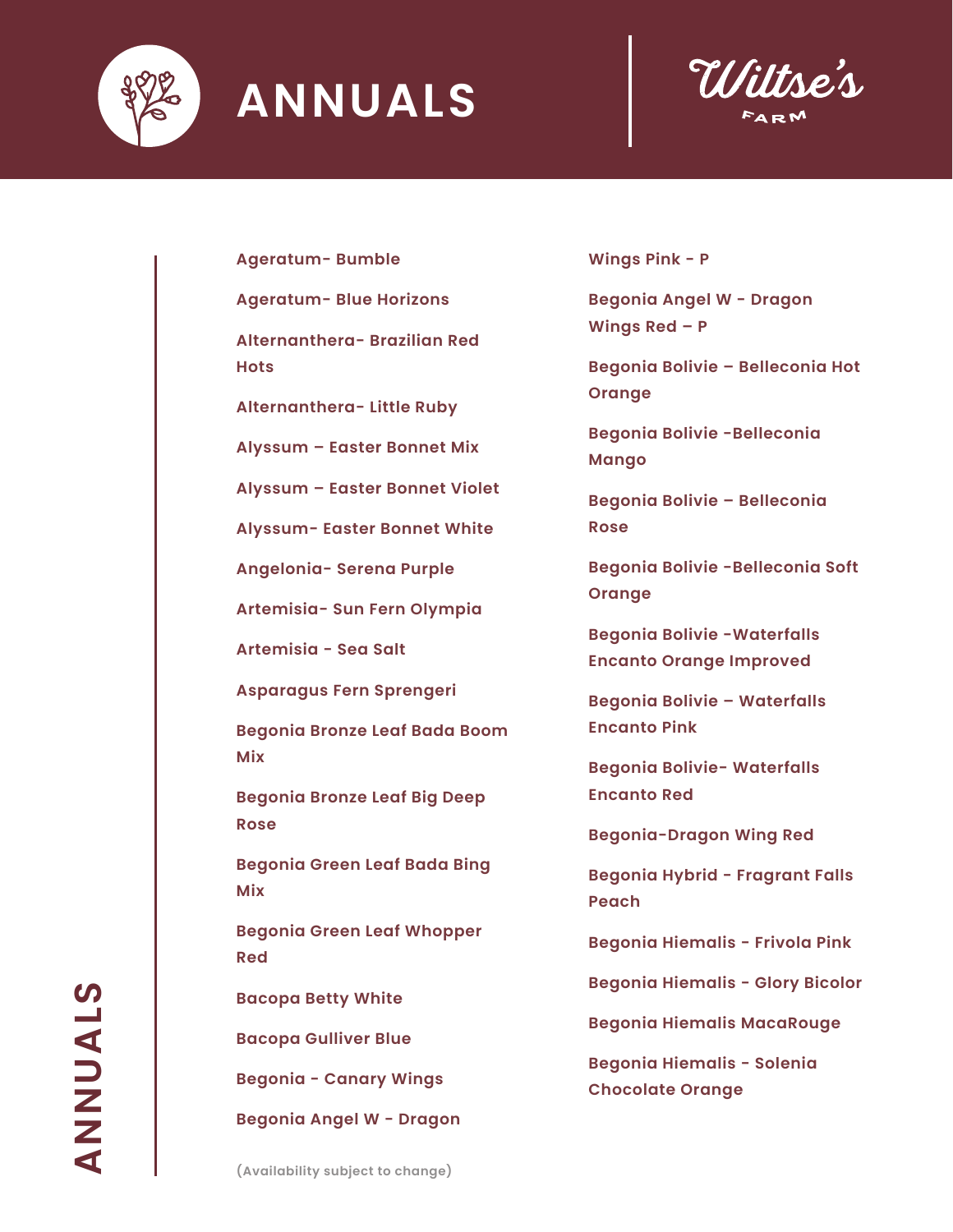



**Begonia Hiemalis-Vermillion Hot Pink**

**Begonia Hiemalis-Vermillion Red**

**Bidens-Giant Sun Fracisco**

**Boston Fern**

**Bridal Veil Elegans**

**Caladium - Aaron (White)**

**Caladium - Berries N' Burgundy**

**Caladium - Frieda Hemple (Red)**

**Caladium - Pink Splash (Pink)**

**Caladium - Postman Joyner (Red)**

**Caladium - White Delight**

**Calibrachoa-Bloomtastic Yellow**

**Calibrachoa-Bloomtastic Purple**

**Calibrachoa-Bloomtastic Rose Quartz**

**Calibrachoa-Bloomtastic Tiki Pink**

**Calibrachoa-Callie Burgundy**

**Calibrachoa-Callie Orange**

**Calibrachoa-Candy Shop Bag of Trix**

**Calibrachoa - Chameleon Atomic Orange**

**Calibrachoa-Colibri Bling Exotic Red**

**Calibrachoa-Eyeconic Peach**

**Calibrachoa-Eyeconic Purple**

**Calibrachoa - Hula Gold Medal**

**Calibrachoa - Hula Hot Pink**

**Calibrachoa- Kona Dark Red 2022**

**Canna Cannova - Bronze Orange**

**Canna Cannova - Bronze Scarlet**

**Canna Cannova - Yellow**

**Celosia - Century Mix**

**Celosia – Dragon's Breath**

**Celosia Flamingo Feather Pink & White**

**Celosia - Fresh Look Mix** 

**Celosia-New Look**

**Celosia Intenz Classic**

STANNNY **ANNUALS**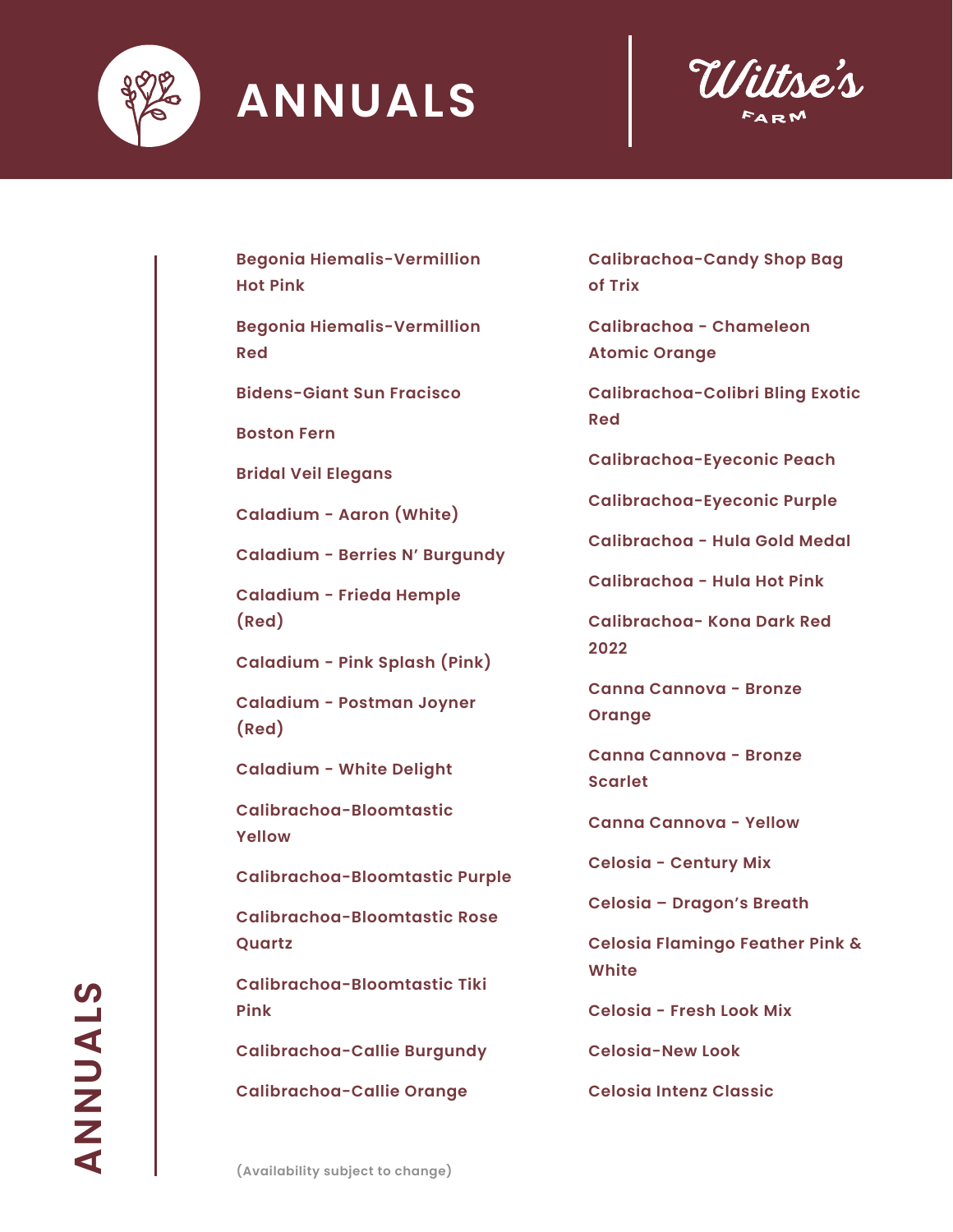



**Celosia Plumosa - Kelos Fire Bright**

**Celosia Plumosa- Kelos Fire Vivid**

**Celosia Premium - Dragon's Breath**

**Cleome - Clio Magenta**

**Coleus - Mainstreet Beale Street PP**

**Coleus - St Gls Royalty PP**

**Coleus Premium Empire**

**Coleus Premium- Kong Jr. Green Halo**

**Coleus Premium - Kong Jr. Rose** 

**Coleus Premium - Kong Lime Sprite** 

**Coleus Premium - Kong Mosaic** 

**Coleus Premium - Kong Red** 

**Coleus Premium - Kong Rose** 

**Coleus Vegetative - Great Falls Angels** 

**Coleus Vegetative– Great Falls Niagara**

**Coleus Vegetative-Great Falls Yosemite**

**Coleus Vegetative– Le Freak**

**Coleus Vegetative- Main Street Abbey Road**

**Coleus Vegetative- Main Street Beale Street**

**Coleus Vegetative-Main Street Chartres Street**

**Coleus Vegetative - Main Street La Rambla 2020**

**Coleus Vegetative-Main Street Ocean Drive**

**Coleus Vegetative-Main Street Orchard**

**Coleus Vegetative - Main Street Rodeo Drive**

**Coleus Vegetative- Main Street Ruby Road**

**Coleus Vegetative- Main Street Venice Boulevard**

**Coleus Vegetative-Main Street Wall Street**

**Coleus Vegetative- Red Ruffles**

**Coleus Vegetative- Rose Trailing**

**Coleus Vegetative-Mainstreet Sienna**

STANNNAS **ANNUALS**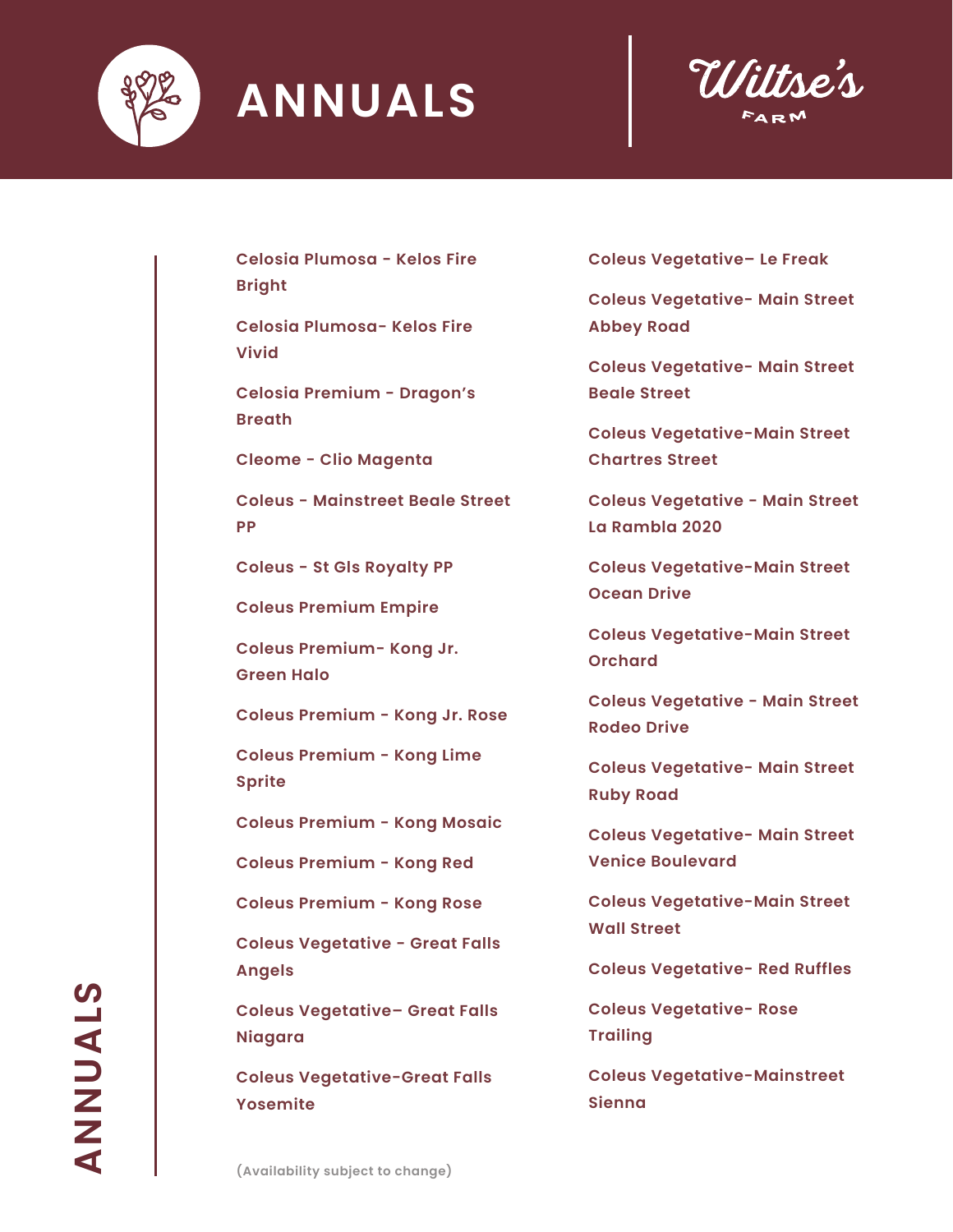



**Coleus Vegetative - Stained** 

**Glassworks Crown Jewel**

**Cordyline-Australis**

**Cordyline - Paso Doble**

**Cordyline - Red Sensation**

**Crassula- Campfire**

**Crassula-Hobbit**

**Crassula- ovata Sunset**

**Dahlia Hypnotica Lullaby**

**Dahlia-Hypnotica Prism**

**Diasca-My Darling Peach**

**Dianthus - Telstar Mix – P**

**Dianthus Interspecific - Jolt Pink – P**

**Dichondra - Silver Nickel Vine**

**Didelta - Silver Strand** 

**Dorotheanthus - Mezoo Trailing Red**

**Dracaena - Indivisa (Spikes) Marginata Bicolor**

**Dracaena- Indivisa (Spikes) Green**

**Dracaena - Indivisia (Spikes) Marginata Magenta**

**Duranta Golden Edge**

**Dusty Miller - Silver Dust – P** 

**Echeveria- Mixed**

**Euphorbia- Stardust Whiteflash**

**Fern Variegated Brake**

**Flowering Cabbage** 

**Flowering Kale**

**Gazinia- GiantsTropical Summer**

**Geranium - Citronella (Scented Geranium)**

**Geranium- Calliope Large Dark Red**

**Geranium- Calliope Large Hot Pink**

**Geranium- Calliope Large Lavender Mega Splash**

**Geranium- Calliope Large Orange Splash**

**Geranium- Calliope Large Pink**

**Geranium- Calliope Large Rose Mega Splash**

**Geranium- Calliope Large Salmon**

**Geranium Ivy – League**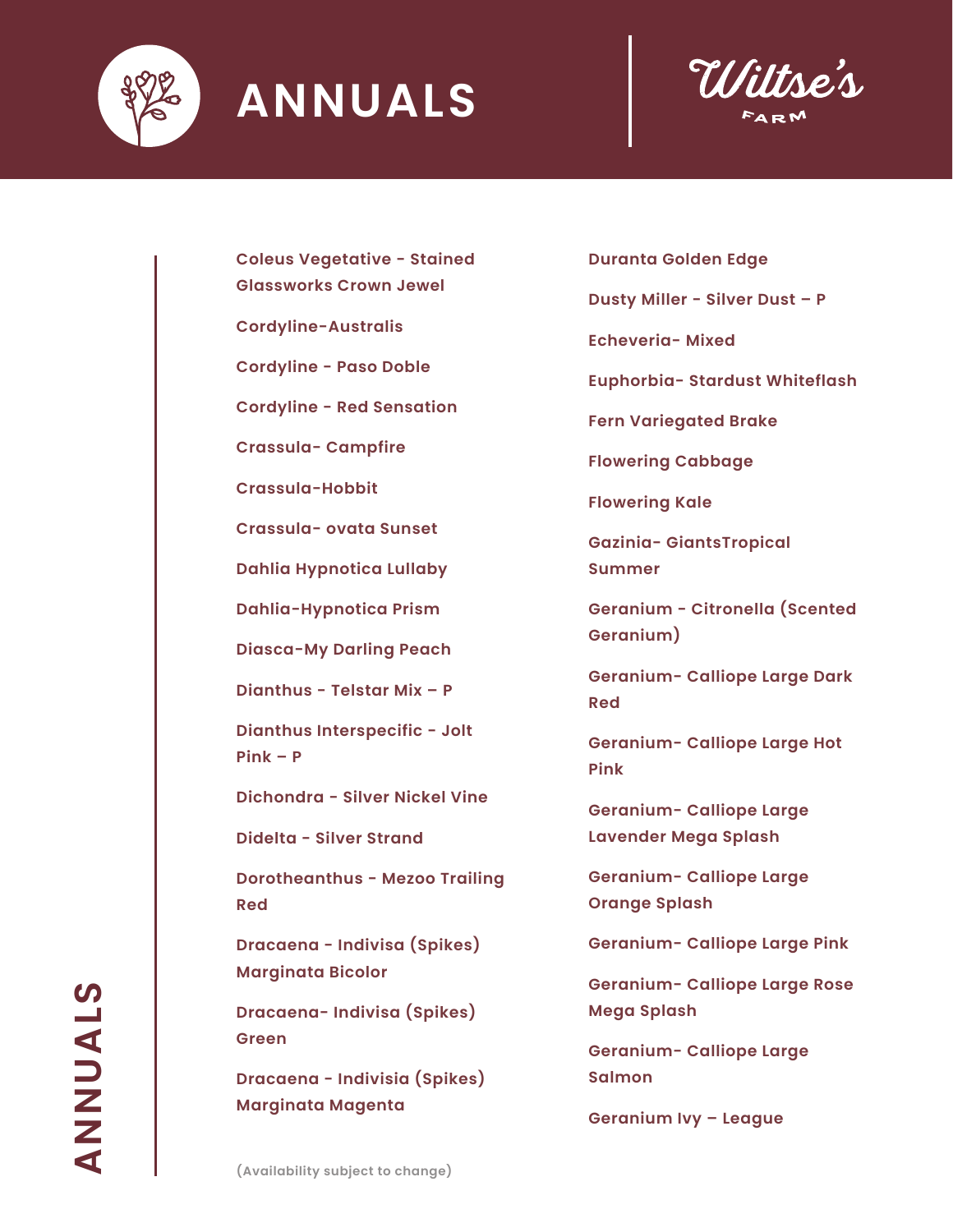



#### **Burgundy**

**Geranium Ivy – Deep Pink**

**Geranium Ivy – League Red**

**Geranium Regal - Elegance Imperial** 

**Geranium Regal - Elegance Purple Majesty** 

**Geranium Zonal-Americana White Splash**

**Geranium Zonal- Americana Light Pink Splash**

**Geranium Zonal-Chocolate Apricot**

**Geranium Zonal- Chocolate Cherry**

**Geranium Zonal- Chocolate Dragon Fruit**

**Geranium Zonal- Flower Fairy Red Splash**

**Geranium Zonal- Flower Fairy Velvet**

**Geranium Zonal-Flower Fairy White Splash**

**Geranium Zonal-Maestro Idols Light Pink Parfait**

**Geranium Zonal-Patriot Bright** 

#### **Pink**

**Geranium Zonal - Patriot Bright Red**

**Geranium Zonal-Patriot Bright Violet**

**Geranium Zonal-Patriot Cherry Rose**

**Geranium Zonal - Patriot Orange** 

**Geranium Zonal - Patriot Rosalinda**

**Geranium Zonal-Patriot Salmon Chic**

**Geranium Zonal-Patriot White**

**German Ivy-Green**

**German Ivy-Variegated**

**Gomphrena – Gnome Purple**

**Gomphrena- Pinball Purple**

**Gomphrena - Fireworks – P**

**Gomphrena - Las Vegas Mix**

**Gomphrena- Strawberry Fields**

**Grass Carex Evergold**

**Grass Carex Rekohu Sunrise**

**Grass Cyperus Little Prince**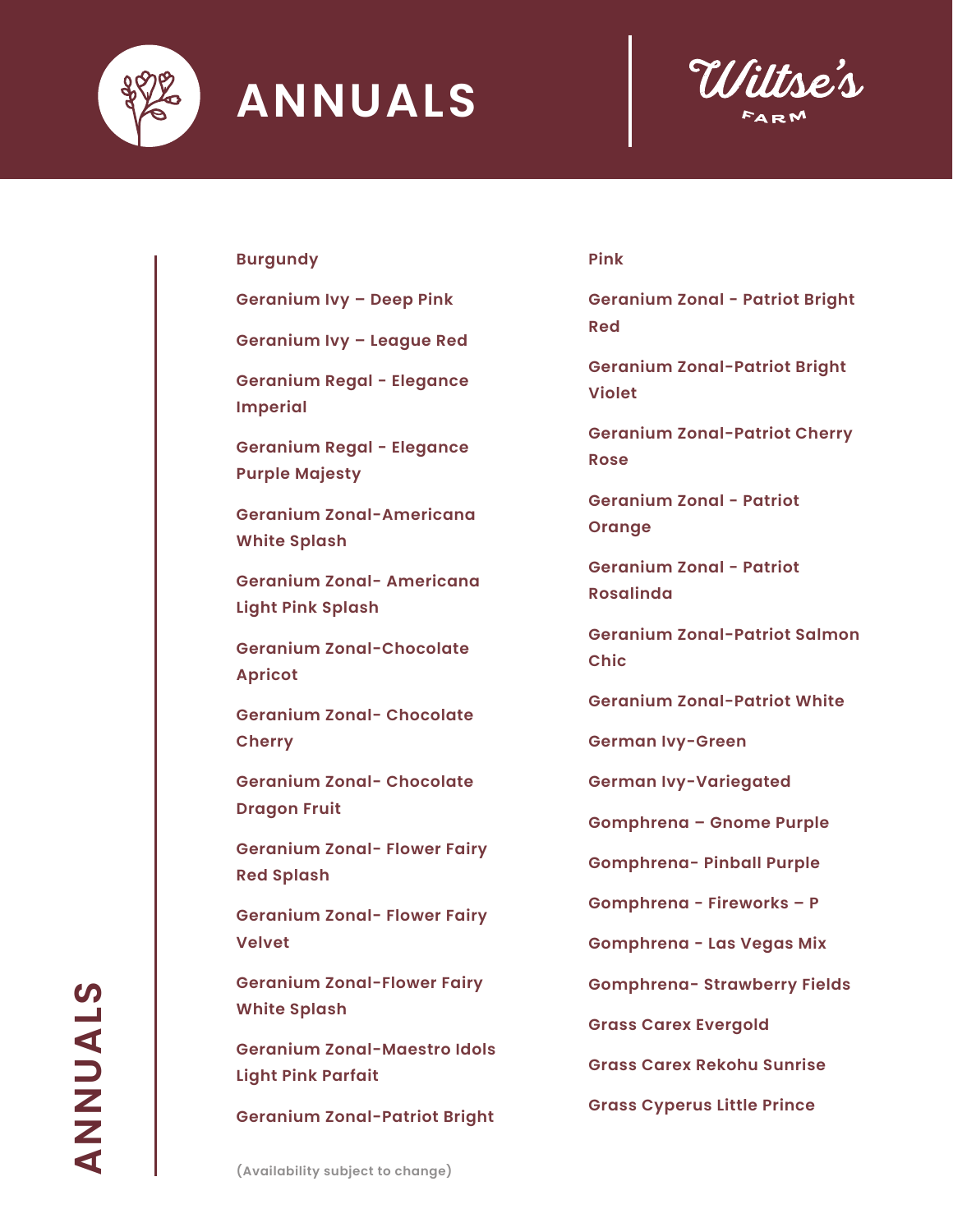



**Grass Isolepis C. Live Wire**

**Grass Juncus Twisted Arrows**

**Grass Ornamental Millet Jade Princess**

**Grass Ornamental Millet Purple Baron**

**Grass Ornamental Millet Purple Majesty**

**Grass Penn A. Fireworks**

**Grass Penn. Red Rubrum Purple Fountain**

**Graptosedum - Vera Higgins**

**Hedera - Glacier**

**Hedera - Gold Child**

**Hedera - Gold Child**

**Herdera-Ivy White Ripple**

**Helichrysum-Petite Licorice**

**Helichrysum Lemon Licorice**

**Heliotrope- Frangrant Delight**

**Hoya Kerrii - Single Leaf Green**

**Hypoestes - Splash Select Mix**

**Impatiens-Beacon Bright Red** 

**Impatiens-Beacon Rose** 

**Impatiens-Beacon Salmon** 

**Impatiens-Beacon Violet Shades** 

**Impatiens – Beacon White**

**Impatiens – Bounce Pink Flame**

**Impatiens- Double Silhouette Purple**

**Impatiens-Double Silhouette Red**

**Imaptiens- Double Silhouette Rose**

**Ipomoea - Blackie**

**Ipomoea - Marguerite**

**Ipomoea - Sweet Georgia Bronze**

**Ipomoea – Sweet Georgia Splash Green**

**Ipomoea-Tricolor**

**Juncus - Twister – P**

**Kalanchoe-Desert Rose**

**Lantana- Band Cherry**

**Lantana-Band Pink**

**Lantana – Band Red**

**Lantana – Band Yellow**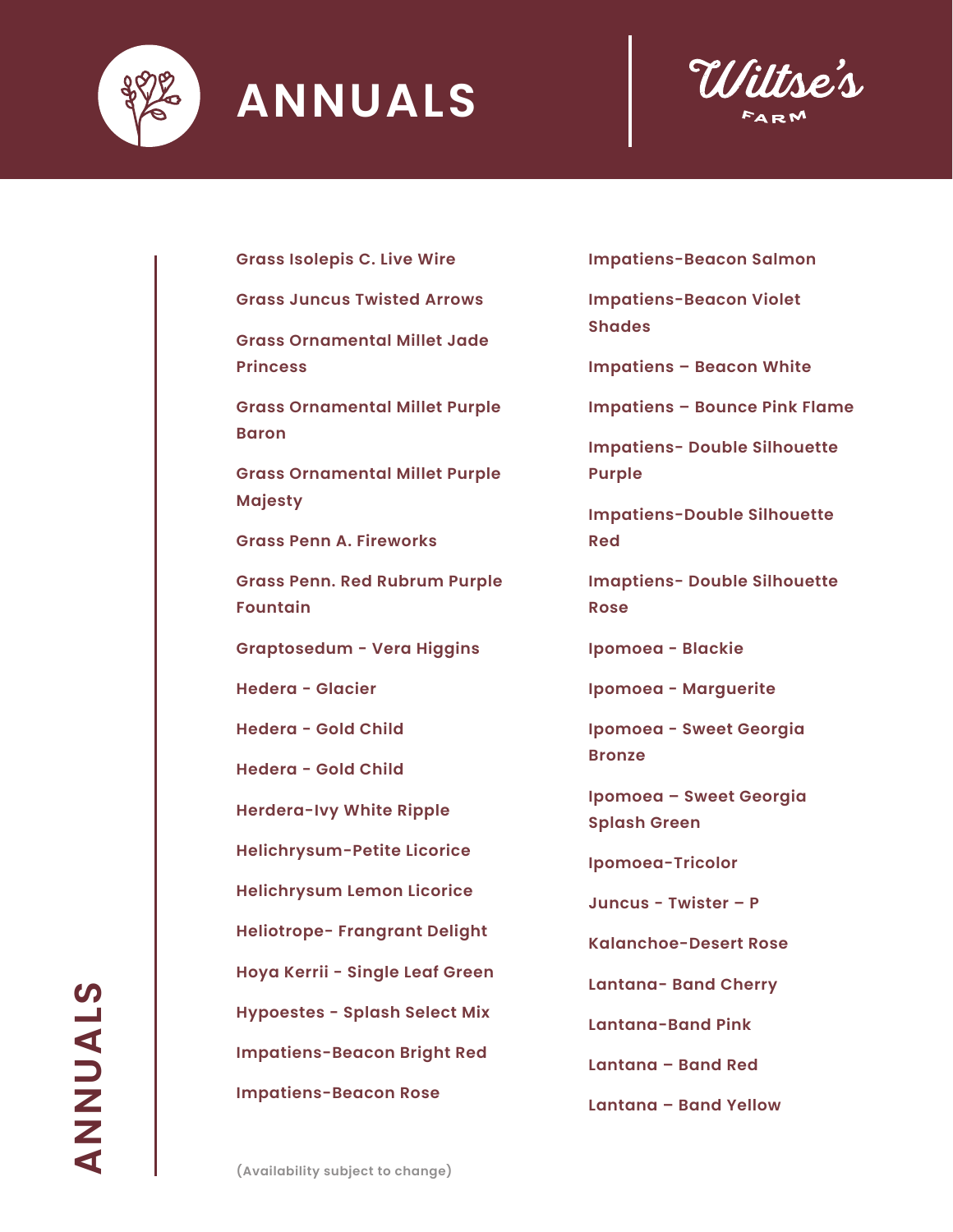



#### **Improved**

**Lobelia-Hot+Pretty Heaven**

**Lobelia-Techno Cobalt Blue**

**Lobelia-Techno Electric Blue**

**Lobularia - Stream White**

**Lobularia-Stream Lavender**

**Lophospermum – Compact Rose**

**Lophospermum-Compact White**

**Lysimachia FanciFillers Sunburst**

**Lysimachia Goldilocks**

**Lysimachia Midnight Sun**

**Manettia candy Corn Vine**

**Marigold- American Antigua Orange**

**Marigold – American Antigua Yellow** 

**Marigold -American Vanilla** 

**Marigold French Safari Mix**

**Melissa - Lemon Balm**

**Musa - Ensete Maurelli**

**Nemesia - Escential Raspberry Lemonade**

**NG Imp - Super Sonic Orange Ice PP**

**NG Imp - Super Sonic Sweet Cherry PP**

**Ornamental Millet - Jade Princess**

**Ornamental Millet - Purple Baron**

**Ornamental Millet - Purple Majesty**

**Orostachys - Chinese Dunce Cap**

**Pennisetum - Rubrum**

**Petchoa Super Cal Premium Cinnamon**

**Petchoa – Super Cal Premium French Vanillia**

**Petchoa – Super Cal Premium Pearl White**

**Petchoa- Super Cal Premium Purple Dawn**

**Petchoa-Super Cal Premium Sunray Pink**

**Petchoa-Super Cal Premium Sunset Orange**

**Petunia-Mini-Littletunia Blue**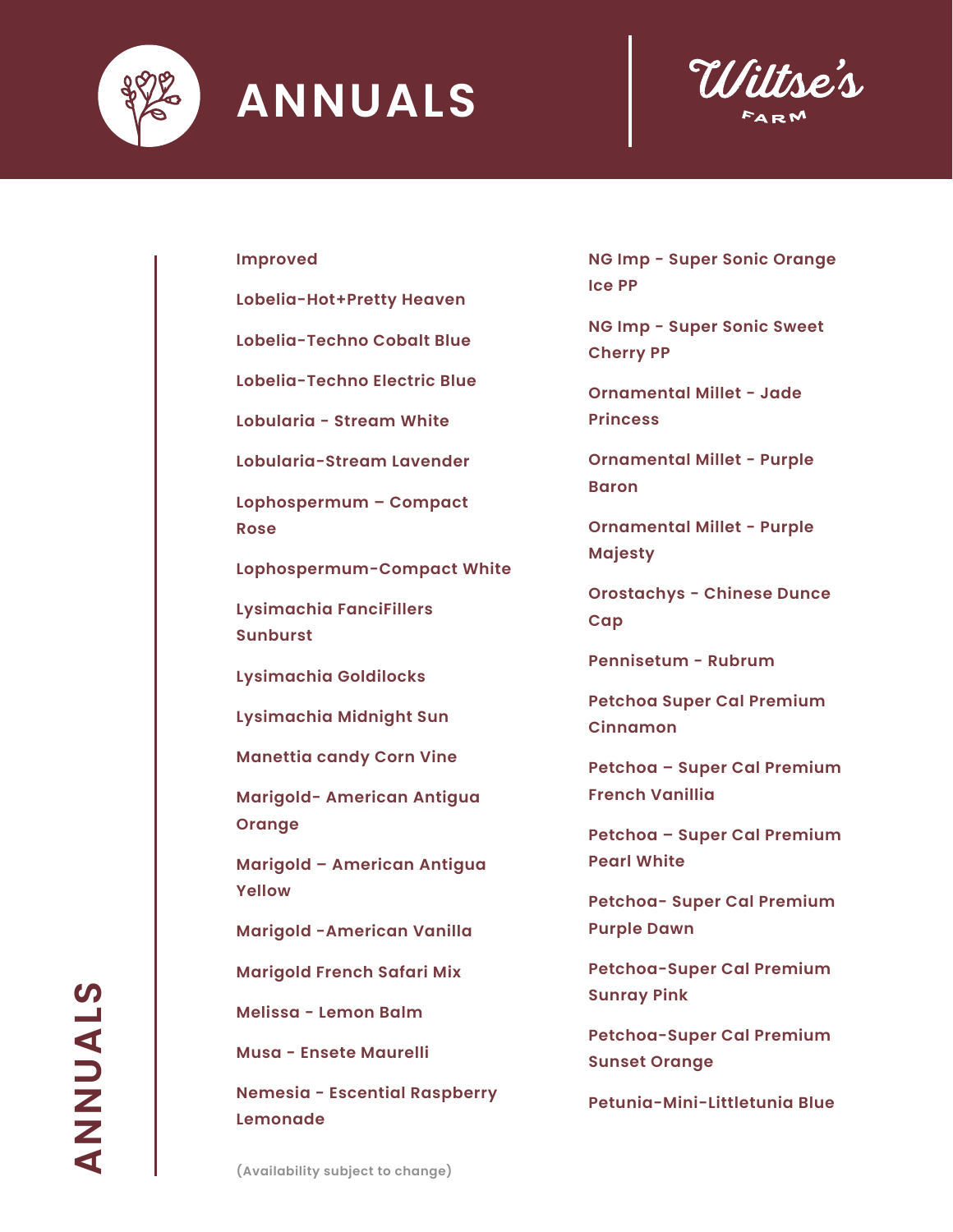



#### **Vein**

**Petunia-Mini-Littletunia Pink Frills**

**Petunia - Easy Wave Blue** 

**Petunia - Easy Wave Burgundy Star**

**Petunia-Easy Wave Neon Rose**

**Petunia - Easy Wave Pink Passion** 

**Petunia- Easy Wave Plum Vein**

**Petunia - Easy Wave Rose Fusion** 

**Petunia - Easy Wave Velour Red** 

**Petunia Premium - Easy Wave Violet**

**Petunia - Easy Wave White** 

**Petunia - Easy Wave Yellow** 

**Petunia Vegetative - Amore Queen of Hearts**

**Petunia Vegetative - Cascadias Indian Summer**

**Petunia Vegetative - Cascadias Pitaya**

**Petunia Vegetative-Crazytunia Black & White**

**Petunia Vegetative- Crazytunia Cosmic Purple**

**Petunia Vegetative - Crazytunia Mayan Sunset\***

**Petunia Vegetative-Crazytunia Peach Bellini**

**Petunia Vegetative- Crazytunia Pink Flamingo**

**Petunia Vegetative- Crazytunia Star Jubliee**

**Petunia Vegetative- Fun House Potpourri**

**Petunia Vegetative - Orchid Frost**

**Petunia Vegetation-Sanguna Merlot**

**Petunia Vegetation-Sanguna Radiant Blue**

**Petunia Vegetation-Starlet Midnight Sky**

**Petunia Vegetative -Splash Dance Magenta Mambo** 

**Petunia Vegetative- Surprise Sparkle Red**

**Petunia Vegetative - Sweetunia Joohnny Flame**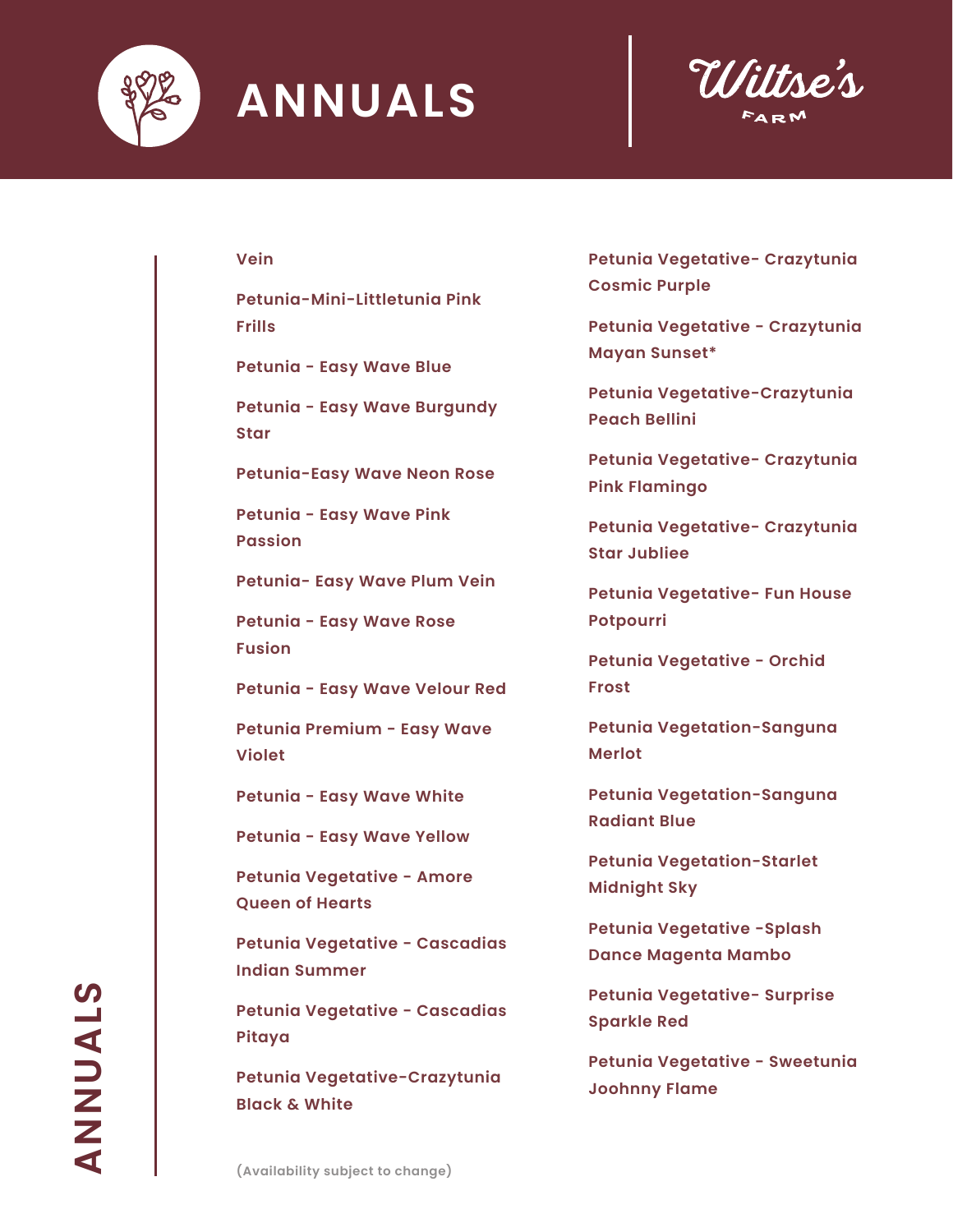



**Petunia Vegetative- Sweetunia Miss Marvelous**

**Petunia Vegetative- Veranda Double Sugar Plum**

**Plectranthus FanciFillers Guacamole**

**Portulaca 24/7 Yellow**

**Portulaca-Colorblast Double**

**Portulaca Sundial Mix**

**Senecio Silver Gleam**

**Senecio Winter Whispers**

**Salvia- Evolution Deep Violet**

**Salvia - Black and Blue**

**Salvia- Skyscraper Dark Purple**

**Salvia-Skyscraper Orange**

**Sanvitalia- Powerbini**

**Satureja - Indian Mint**

**Scaevola - Scalora Series**

**Senecio Angel Wings**

**Sedum Creeping - Chocolate Ball**

**Sedum Creeping- Coral Reef**

**Sedum Creeping Dragon's Blood**

**Sedum Creeping- Lizard**

**Sedum Creeping - Lemon Ball**

**Sedum Creeping - Makinoi Ogon**

**Sedum Creeping-Sunsparkler Firecracker**

**Sedum Creeping- Tricolor**

**Sedum Creeping-dasyphyllum Major**

**Sedum Creeping makinoi**

**Sedum Creeping-makinoi Ogon**

**Sedum creeping – sieboldii**

**Sedum succulent- adolphi**

**Sempervivum - Mixed**

**Senecio - Blue Chalk Finger**

**Senecio - Ruby Necklace**

**Senecio - String of Dolphins**

**Senecio-rowleyanus**

**Setcreasea Purple Heart** 

**Snapdragon - Rocket Mix – P**

**Snapdragon - Snapshot Mix – P**

**Sunpatiens - Compact Hot Pink**

**Sunpatiens - Compact Tropical**